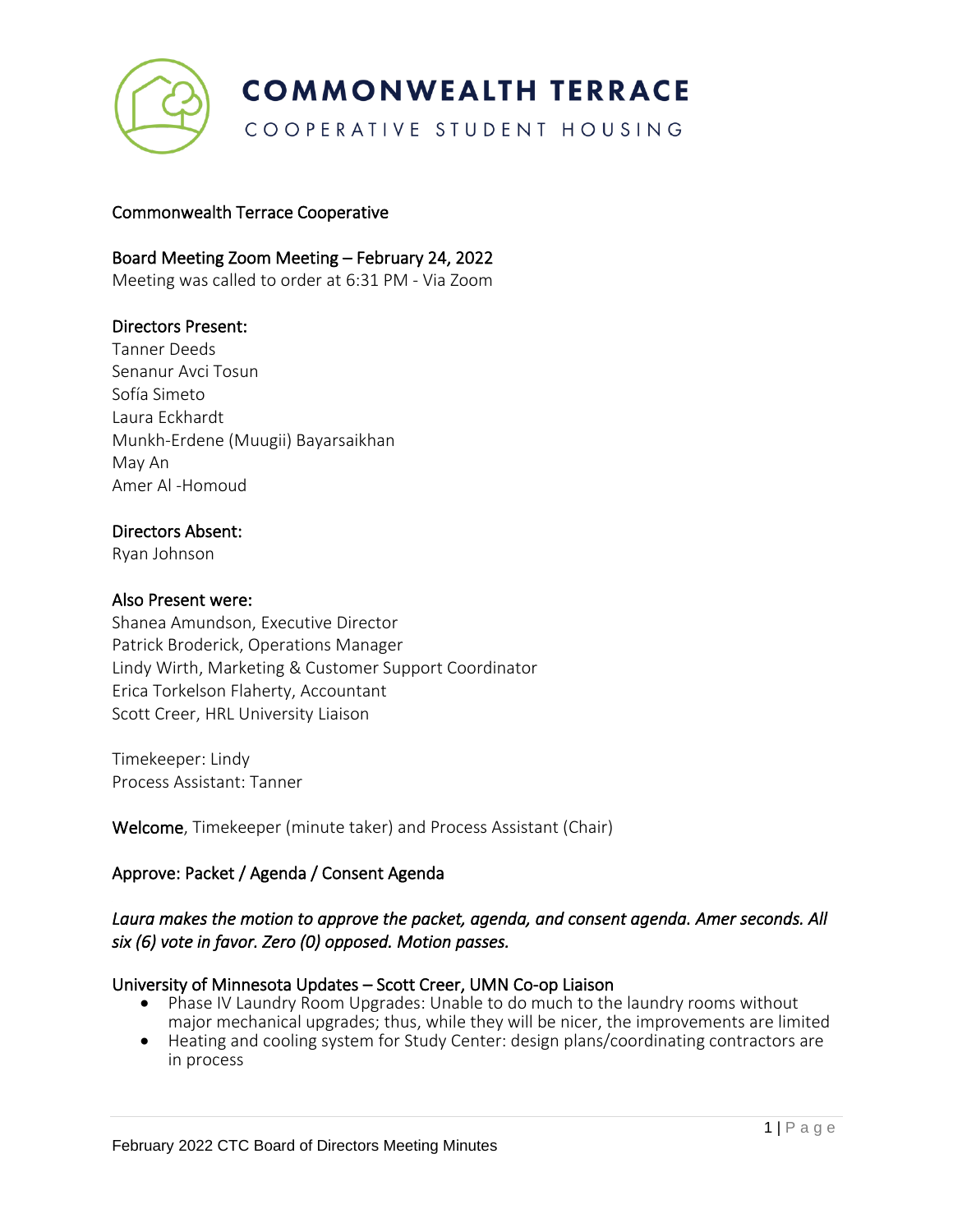

COOPERATIVE STUDENT HOUSING

- See attached draft for housing guide. Currently building out. If more than 150 submissions from one department, they will receive specialized reports for their department.
	- o Distributed to graduate coordinators, meant to be distributed digitally to graduate students, intended for those coming to campus, specifically for housing and other campus resources
	- o Presenting to the graduate student coordinators in the upcoming months

# Community Voices

- Issues of security and safety were mentioned at the Ward Rep Quarterly Meeting (2/23): MGMT provided overview of BOD's work and strides accomplished, and the Ward Reps displayed an interest in helping in any way together.
	- o Idea to present crime and statistics in a new way to our community, reiterating and giving a new perspective for the community's review and understanding

# Election of New Board Vice Chair/Upcoming Board Composition Changes

- Dami Mofikoya has resigned from the Board of Directors, moving out of CTC in the near future for a new position out of state. Dami previously held the Vice chair position, in which the position is open for nominations.
	- Amer volunteers to accept the position of Vice Chair.

#### *All six (6) vote in favor of the election nomination of Amer assuming role of the Vice Chair. Zero (0) opposed. The election nomination is granted.*

- Senanur, Laura, and May An also anticipate on moving out this spring/early summer, all resigning their positions by the new board term 2022-2024 commencement, beginning July 2022.
- We have five open positions for the 2022-2024 term, with two promising candidates, including current member Ryan.
- Board members serving the 2021-2023 term (Sofía Simeto, Munkh-Erdene (Muugii) Bayarsaikhan, May An, Amer Al -Homoud), will continue their term in consideration to the election; yet, we will need to fill May's position after the meeting, and Sofía anticipates on finishing her program/time at CTC within the year.

#### Universal Cleaning Schedule/Ward Rep Update

- Universal cleaning schedule system: all residents (specifically intended for co-op members) to see the co-op member cleaning assignments.
- MGMT met with the Ward Reps yesterday to explain the updates and hear initial feedback.
- Currently in the feedback period from Ward Reps on the timeline, then the implementation of the new system and schedule is expected this spring (April/May).

#### Community Improvement Survey

- The survey is expected to be distributed via email next week.
- The survey will include many topics, gauging our community's interest in volunteering, capital investment projects for outdoor amenities, and community safety.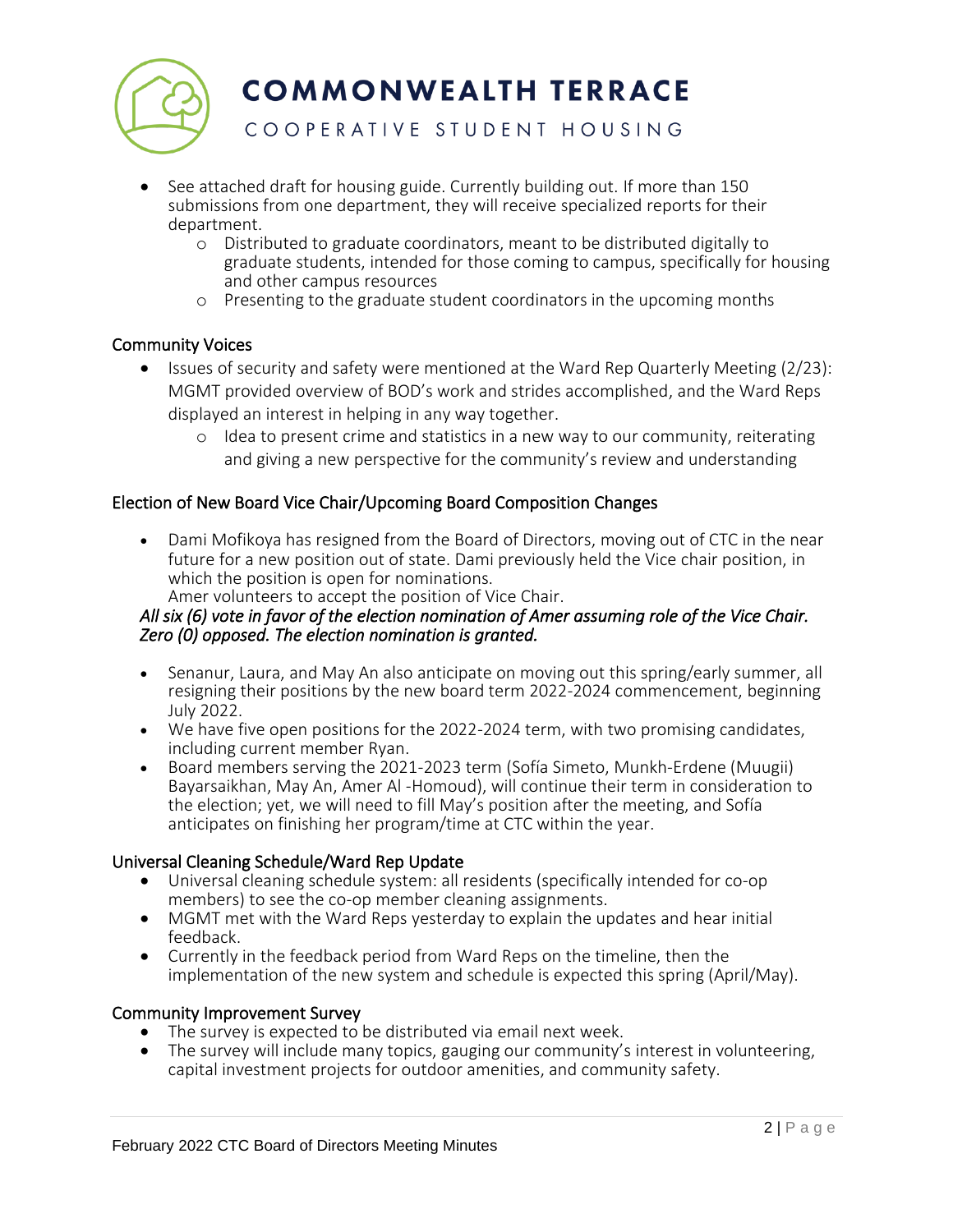

# COOPERATIVE STUDENT HOUSING

o The safety conversation/concern is centered with theft of personal property, as well as to increase bike safety.

#### Investment Portfolio Review – Charles Kerl, Morgan Stanley

- Morgan Stanley has worked with CTC for a little over 3 years.
- Two accounts:
	- o Rent deposit account- conservative, keep up with inflation, structured as a national taxable bond.
	- o Operations enhancement account- more growth-oriented account, still middle of the road (50%) growth for stock allocation; some income, keep up with inflation,
- Haven't made any income since contributions in 2018. While it's fluctuated over the years, the last 3-4 months have been difficult, down about \$80.000, or 5.5%.
	- o Stocks anticipated to normalize, with investments increasing, in the future.
	- o CTC's broken even (nominal profit) the past couple years due to the rental rate increases.
- Equalities are split between U.S. and international.
- Big allocation to noncarbon producers, great over the past three years, yet hard in the past 8 months. Clean energy is still expected to be promising, yet difficult position currently.
- Balance of the conservative and growth-oriented accounts:
	- o Majority of clients invest like this
	- o Uncertainty, changes, sanctions, in/between Europe and Russia, and the U.S., especially pertaining to clean energy/natural gas.
	- o Nothing of CTC's investments is currently/necessarily at risk. The biggest vulnerability is in what is tied into European banks.
- Contact Charles or Alex at Morgan Stanley for questions regarding the portfolio

#### Annual Members Meeting- Building/Connecting Community –April 28, 2022 (Discussion/Planning)

- Notice to members for the proposed Bylaw Changes:
	- o Changing terminology of 'President' to 'Chair' clarify phrasing of the change in article 7.
	- o Suggested by attorney: physical copy or digital copy, or to provide both to the residents before the vote.
		- Provide redline version and clean version in the announcement to the community
- Scripts: The presenting member would write with the assistance of management. We can discuss the talking points for all sections tonight.
- Assigning roles to the Meeting's Agenda (six present members; eight agenda items):
	- o Opening Remarks:
		- Board Member: Tanner agrees to present
	- o Financial Report of Cooperative:
		- Board Member: Ryan Johnson, Treasurer *Historically, the treasurer has presented this, which would be Ryan. Ryan is not currently present at the meeting.*
	- o Expression of Co-ops Mission & Importance of Volunteer Work (and Volunteer Appreciation?): May An
	- o Volunteer Appreciation: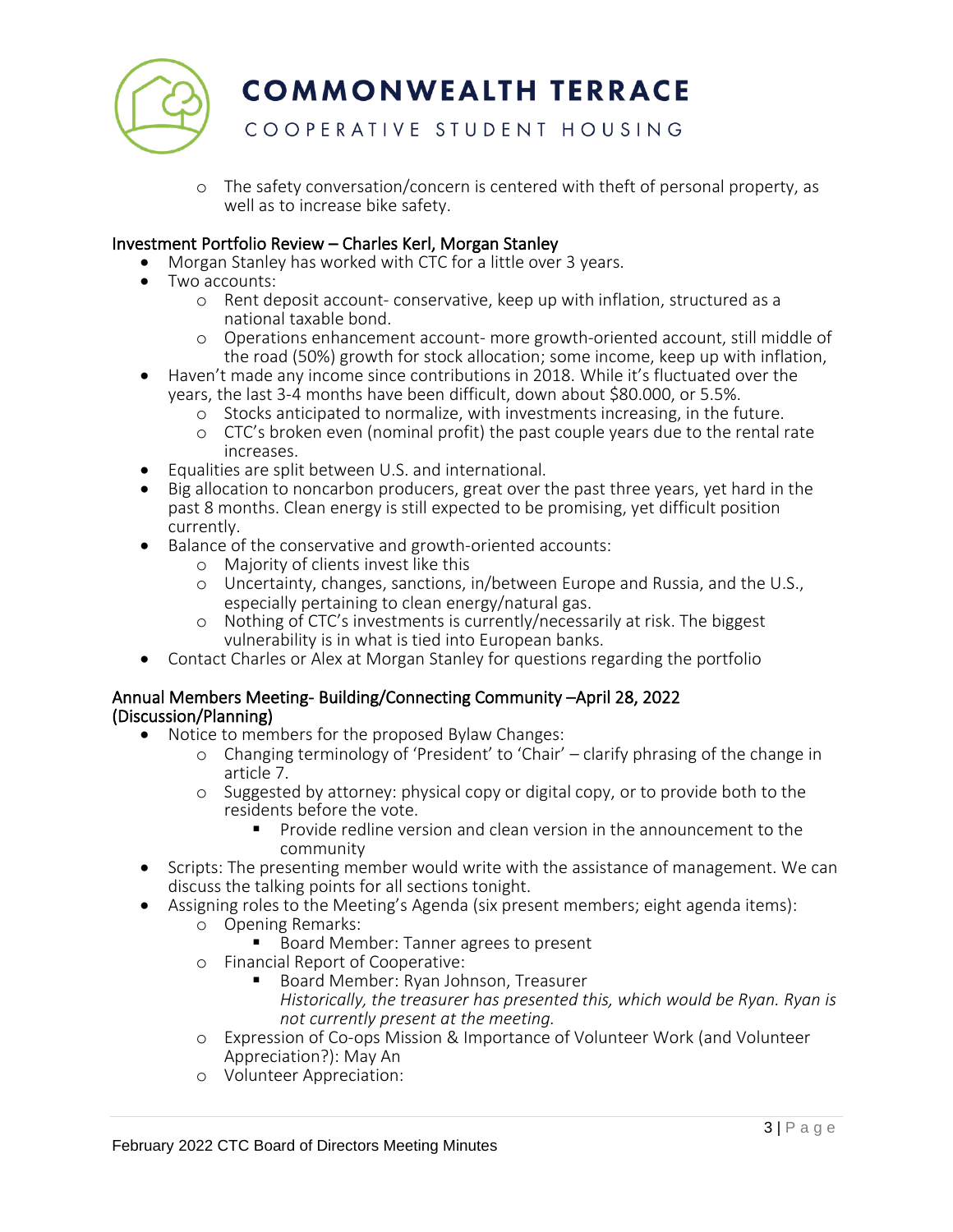

COOPERATIVE STUDENT HOUSING

- Talking Points: Recognize members of the community that are doing great work, deeds, and leadership; increase volunteering and communityoriented mindsets and initiatives; option for residents to submit neighbors' names as 'Memorable Volunteer Participant'; recognizing the everyday acts of kindness and good deeds (esp. since many programs were discontinued during the pandemic); building volunteering and rebuilding the co-op mentality; Could be merged with previous section if focusing on the importance of the volunteer work
	- Slide: shows the memorable volunteers names
	- Muugi has a neighbor that brings food to her family weekly
	- Food donations from Matthew and Kristin
- Board Member: Amer
- o Future of Co-op (divide between two: University then social):
	- Talking Points: University Plans; Reconnection of Community + Co-op values, safety
	- Board Member: Sofia agrees to present
- o Recognition and Welcome of New Board Members:
	- Format: Closing of board election ballot (electronic, emailed prior to meeting) prior to the meeting (contrary to previous years)
	- Talking Points: Typically, it is welcome and thank you; option to allow them speak?
	- Board Member: Sofia agrees to present
- o Community Voices (Q & A):
	- Question Format:
		- 1. Submit beforehand: Use submission option with board election ballot (electronic, emailed prior to meeting) for questions.
		- 2. Ability to submit during the meeting. Questions/chat only visible to presenters (MGMT and BOD), then we can consolidate similar questions and attempt to keep it as relevant to the content of the annual meeting as possible.
	- Answer Format:
		- 1) Address questions vocally during meeting
		- 2) In the chat during meeting
		- Follow up with unanswered questions after the meeting
	- **Board Member: Tanner and Amer** 
		- Group support to ensure correct answers and satisfactory answers. Suggestion to
- o Closing Remarks:
	- Talking Points: Virtual concert, recognize volunteers?, prize winners will be contact after the meeting
	- Board Member: Tanner agrees to present
- o Volunteer Appreciation: what is planned for that?
- Meeting format: hybrid
	- o COVID-19 university mandate: Masks? Keep updated
	- o Capacity limit: 324 (which is less than 1 person per household)
	- o RSVP:
		- No need to RSVP if attending online
	- o Plan if no one prefers to come in person?
		- Same plan, just the board on camera in the theater